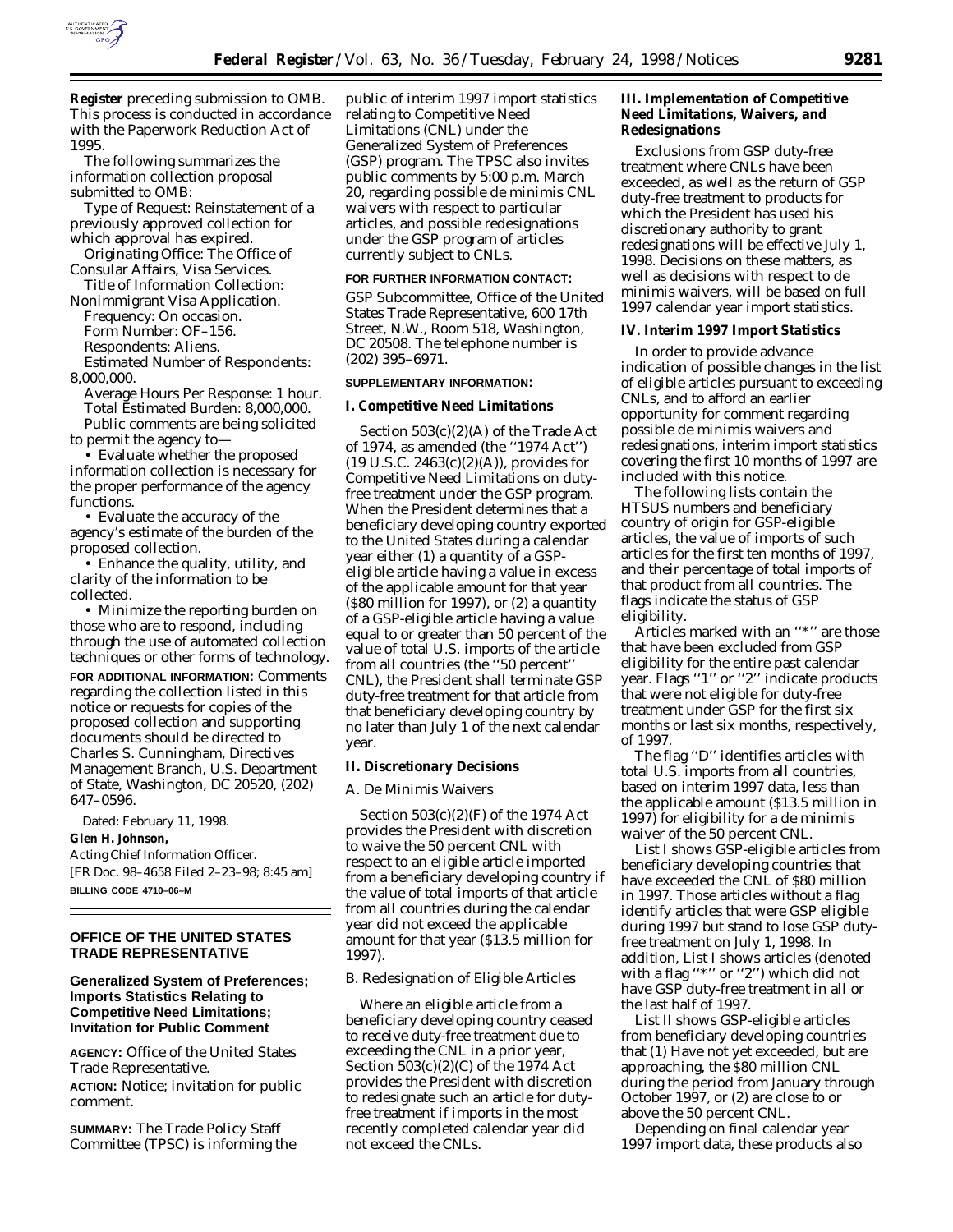stand to lose GSP duty-free treatment on July 1, 1998.

List III is a subset of List II. List III identifies GSP-eligible articles from beneficiary developing countries that are near or above the 50 percent CNL, but that may be eligible for a de minimis waiver of the 50 percent CNL. Actual eligibility for de minimis waivers will depend on final calendar year 1997 import data.

List IV shows GSP articles from beneficiary developing countries which are currently not receiving GSP dutyfree treatment, but which have import levels (based on interim 1997 data) below the CNLs and which thus may be eligible for redesignation pursuant to the President's discretionary authority. Articles with a ''D'' exceed the 50 percent CNL and would require both de minimis waivers and redesignation to receive GSP duty-free treatment. The list may contain articles that may not be redesignated until certain conditions are fulfilled, as for example, where GSP eligibility for articles was suspended because of deficiencies in beneficiary countries' protection of the rights of workers or owners of intellectual property. This list does not include articles from India which do not receive GSP treatment as a result of Presidential Proclamation 6425 of April 29, 1992 (57 FR 19067).

Each list is followed by a summary table that indicates the number of products cited from each beneficiary developing country and the total value of imports of those products from the beneficiary developing country.

The lists appended to this notice are provided for informational purposes only. The attached lists are computergenerated and, based on interim 1997 data, may not include all articles that may be affected by the GSP CNLs. Regardless of whether or not an article is included on the lists, all determinations and decisions regarding the CNLs of the GSP program will depend on full calendar year 1997 import data with respect to each GSP eligible article. Each interested party is advised to conduct its own review of 1997 import data with regard to the possible application of GSP CNLs.

## **IV. Public Comments**

All written comments with regard to the matters discussed should be addressed to: GSP Subcommittee, Office of the U.S. Trade Representative, 600 17th Street, N.W., Room 518, Washington, DC 20508. All submissions must be in English and should conform to the information requirements of 15 CFR 2007. Furthermore, each party providing comments should indicate on the first page of the submission its name, the relevant Harmonized Tariff Schedule subheading(s), the beneficiary country or territory of interest, and the type of action (e.g., the use of the President's *de minimis* waiver authority, etc.) in which the party is interested.

A party must provide fourteen copies of its statement which must be received by the Chairman of the GSP Subcommittee no later than 5 p.m., Friday, March 20. Comments received after the deadline will not be accepted. If the comments contain business confidential information, fourteen copies of a non-confidential version must also be submitted. A justification as to why the information contained in the submission should be treated confidentially must be included in the submission. In addition, the submissions containing confidential information should be clearly marked ''confidential'' at the top and bottom of each page of the submission. The version that does not contain confidential information should also be clearly marked, at the top and bottom of each page, ''public version'' or ''nonconfidential''.

Written comments submitted in connection with these decisions, except for information granted ''business confidential'' status pursuant to 15 CFR 2007.7, will be available for public inspection shortly after the filing deadline by appointment only with the staff of the USTR Public Reading Room (202) 395–6186. Other requests and questions should be directed to the GSP Information Center at USTR by calling (202) 395–6971.

### **Frederick L. Montgomery,**

*Chairman, Trade Policy Staff Committee.*

**BILLING CODE 3190–01–M**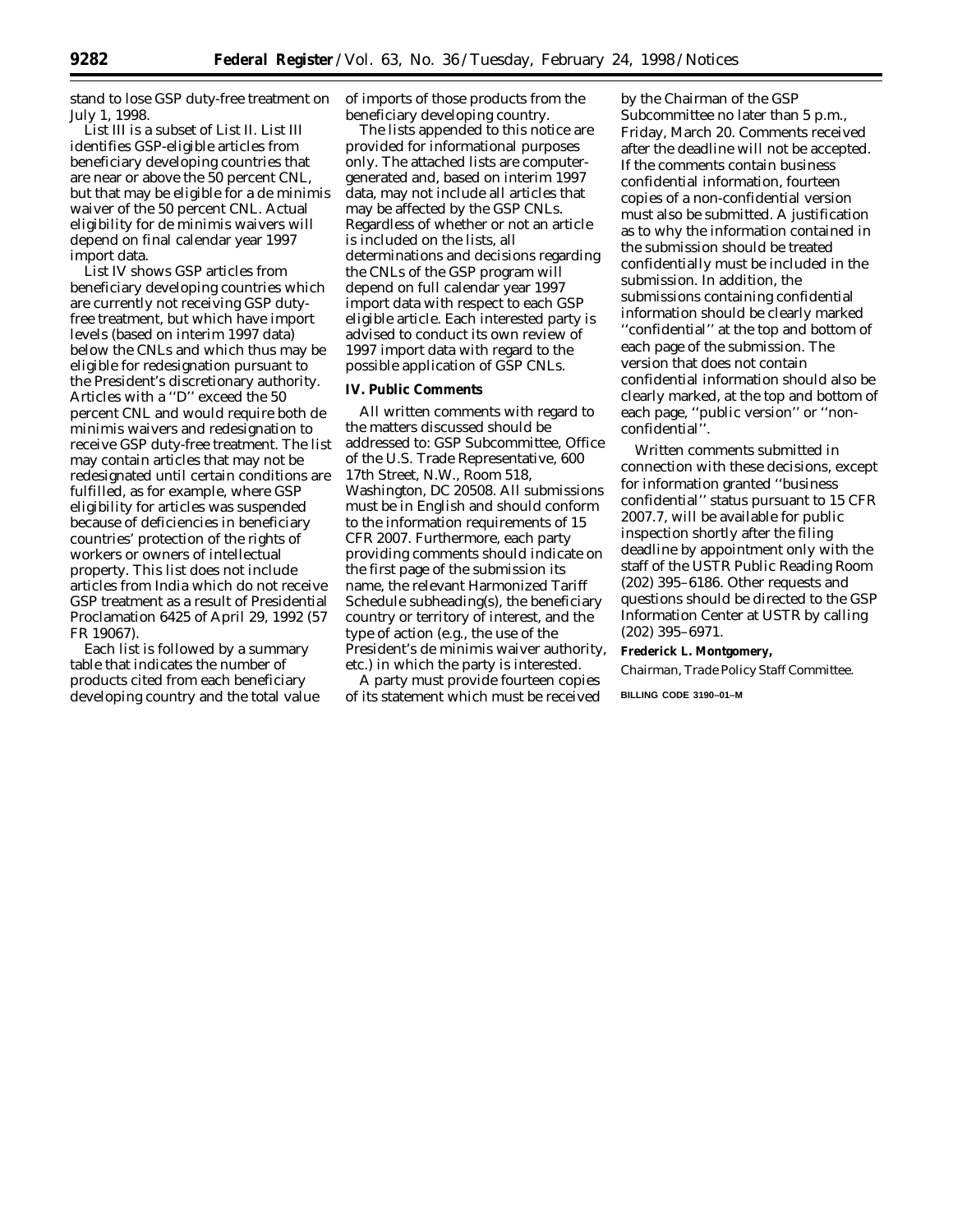| NEED LIMITS                                               |                |                                                                                                                                                                                                                                                                                                                                                                                                                                                                           |                                                                                                                                                                  |                   |                |                                                                                                                                                                                                                                                                                                                                                                                                                                                                                                                                                |
|-----------------------------------------------------------|----------------|---------------------------------------------------------------------------------------------------------------------------------------------------------------------------------------------------------------------------------------------------------------------------------------------------------------------------------------------------------------------------------------------------------------------------------------------------------------------------|------------------------------------------------------------------------------------------------------------------------------------------------------------------|-------------------|----------------|------------------------------------------------------------------------------------------------------------------------------------------------------------------------------------------------------------------------------------------------------------------------------------------------------------------------------------------------------------------------------------------------------------------------------------------------------------------------------------------------------------------------------------------------|
| JANUARY THROUGH OCTOBER<br>ARTICLES EXCEEDING COMPETITIVE |                |                                                                                                                                                                                                                                                                                                                                                                                                                                                                           | '2'=Excluded July/December                                                                                                                                       |                   |                |                                                                                                                                                                                                                                                                                                                                                                                                                                                                                                                                                |
| $\ddot{\phantom{0}}$                                      |                | 1.7%<br>4.3%<br>8.7%<br>4.6%<br>5.9%                                                                                                                                                                                                                                                                                                                                                                                                                                      |                                                                                                                                                                  |                   | <b>COUNT</b>   | $0.04400 + 0.04$<br>ដ                                                                                                                                                                                                                                                                                                                                                                                                                                                                                                                          |
|                                                           | SHARE          | 17.3%<br>16.3%<br>11.4%<br>15.2%<br>31.9%<br>39.3%<br>58.4%<br>29.8%<br>14.6%<br>10.2%<br>16.2%<br>19.1%<br>32.8%<br>88.1%<br>21.2%<br>57.8%<br>16.3%<br>36.1%                                                                                                                                                                                                                                                                                                            |                                                                                                                                                                  |                   | <b>IMPORTS</b> | 82,299,819                                                                                                                                                                                                                                                                                                                                                                                                                                                                                                                                     |
| I: ARTICLES EXLE<br>1997 U.S. IMPORTS<br>1 1811           | <b>IMPORTS</b> | 178,437,776<br>82, 299, 819<br>99, 508, 468<br>123, 389, 026<br>82, 781, 865<br>85, 137, 398<br>190,243,222<br>189,069,798<br>222,764,103<br>203,883,988<br>94,923,108<br>117,210,838<br>162, 165, 853<br>116,674,203<br>174,720,405<br>104,387,942<br>88,023,841<br>104,055,254<br>256, 379, 553<br>152,431,044<br>,422<br>104,894,087<br>243, 894, 781<br>939<br>88                                                                                                     |                                                                                                                                                                  | TOTALS BY PARTNER |                | 305, 545, 968<br>275,380,620<br>193,327,364<br>123, 389, 026<br>117,210,838<br>759,218,815<br>189,069,798<br>900,215,355<br>3,266,215,794<br>320, 558, 191                                                                                                                                                                                                                                                                                                                                                                                     |
|                                                           | PARTNER        | Dominican Republic<br>Dominican Republic.<br>Trinidad and Tobago<br>Dominican Republic.<br>Argentina<br>Thailand<br>Dominican Republic.<br>India<br>India<br>Thailand<br>Thailand<br>Indonesia<br>$\ddot{\cdot}$<br>Brazil<br>Chile<br>Indonesia<br>Thailand<br>$\vdots$<br>Brazil<br>Chile<br>Thailand<br>Thailand<br>Thailand<br>Colombia.<br>Peru                                                                                                                      | COUNTRIES EXCEEDING COMPETITIVE NEED LIMITS<br>1997 U.S. IMPORTS - JANUARY THROUGH OCTOBER<br>'l'=Excluded January/June;<br>Ω,<br>I*I=Excluded full yr;<br>11511 |                   | PARTNER        | Brazil<br>$\ddot{\cdot}$<br>$\ddot{}}$ : $\ddot{}}$ : $\ddot{}}$ : $\ddot{}}$ : $\ddot{}}$ : $\ddot{}}$ : $\ddot{}}$ : $\ddot{}}$ : $\ddot{}}$ : $\ddot{}}$ : $\ddot{}}$ : $\ddot{}}$ : $\ddot{}}$ : $\ddot{}}$ : $\ddot{}}$ : $\ddot{}}$ : $\ddot{}}$ : $\ddot{}}$ : $\ddot{}}$ : $\ddot{}}$ : $\ddot{}}$ : $\ddot{}}$ :<br>Peru<br>$\vdots$<br>Dominican Republic<br>Trinidad and Tobago.<br>$\vdots$<br>Colombia<br>India<br>$\vdots$<br>Indonesia<br>$\bullet$<br>Argentina.<br>chile<br>$\ddot{\cdot}$<br>$\bullet$<br>Thail and<br>TOTAL |
|                                                           | HTSUS<br>FLAGS | 7113.19.50<br>8517.21.00<br>9403.60.80<br>8516.50.00<br>8544.30.00<br>2905.11.20<br>4015.11.00<br>4409.10.40<br>7113.19.29<br>8802.30.00<br>9018.90.80<br>2402.10.80<br>6406.10.65<br>7113.11.50<br>7403.11.00<br>0603.10.70<br>1701.11.10<br>1701.11.10<br>4104.31.40<br>8521.10.60<br>9009.12.00<br>7403.11.00<br>8471.60.35<br><b>N * * *</b><br><b>NN</b><br>$N*$ $N$ $N*$<br>$\star$<br>$\ddot{\phantom{1}}$<br>$\cdot$<br>$\cdot$<br>$\ddot{\phantom{1}}$<br>×<br>ഁ | <b>FLAGS:</b>                                                                                                                                                    |                   |                |                                                                                                                                                                                                                                                                                                                                                                                                                                                                                                                                                |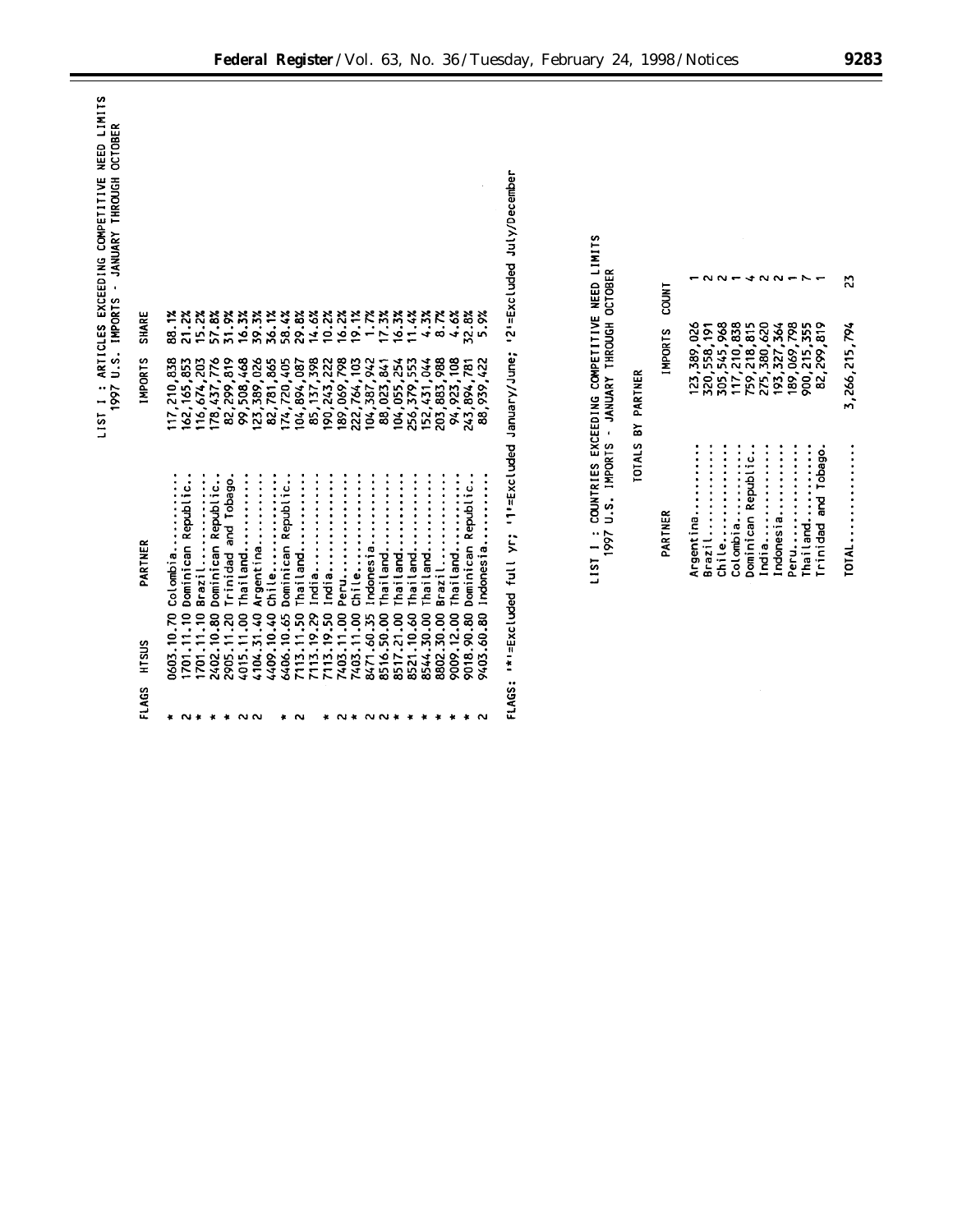| COUNTRIES APPROACHING COMPETITIVE NEED LIMITS | JANUARY THROUGH OCTOBER |
|-----------------------------------------------|-------------------------|
|                                               | $\overline{a}$          |
|                                               | IMPORTS<br>1997 U.S.    |
| LIST <sub>11</sub>                            |                         |

| FLAGS                   | HTSUS                    | $\sim$<br>PARTNE           | <b>IMPORTS</b>         | <b>SHARE</b>   | FLAGS      | HTSUS                    | PARTNER                         | IMPORTS                                             | SHARE                 |
|-------------------------|--------------------------|----------------------------|------------------------|----------------|------------|--------------------------|---------------------------------|-----------------------------------------------------|-----------------------|
| ٥                       | 0210.20.00               | Uruguay                    | 760,064                | 46.03          |            | 2843.30.00               | Colombia                        |                                                     | 94.0%                 |
| $\bullet$               | 0304.10.30               | Namibia                    | 103,019                | 61.5%          |            | 2849.90.50               | South A<br>Republic of          | 48,499,429<br>13,642,744<br>16,476,146<br>8,019,841 | 55.5%                 |
| $\circ$                 | 0305.20.20               | Russia                     | 18,500                 | 100.0%         |            | 2901.29.50               | ξ<br>South<br>Republic of       |                                                     | 83.6%                 |
|                         | 0708.90.30               | Ecuador                    | 142,619                | 66.6%          |            | 2903.23.00               | Brazil                          |                                                     | 88.3%                 |
| $\circ$ $\circ$ $\circ$ | 0710.29.30               | Dominican Republic.        | 849,020                | 55.7%          |            | 2903.61.10               | Brazil                          | 729,541                                             | 96.6%                 |
|                         | 0711.30.00               | Turkey                     | 1,241,216              | 61.3%          |            | 2903.69.05               | Hungary                         | 28,381                                              | 76.5%                 |
|                         | 0714.90.10               | Costa Rica                 |                        | 44.1%          |            | 2921.42.23               | Brazil                          | 649,556                                             |                       |
|                         | 0714.90.20               | Costa Rica                 | 7,561,703<br>7,415,551 | 45.5%          | 0000000000 | 2929.10.15               | Brazil                          | 912,600                                             | $\frac{72.92}{80.42}$ |
|                         | 0802.50.20               | Turkey                     | 1,454,367              | 99.4%          |            | 2931.00.25               | Brazil                          | 551,585                                             |                       |
|                         | 0802.50.40               | Turkey                     | 565,448                | 49.7%          |            | 2933.19.45               | Slovakia                        | 8,502                                               | 80.1%                 |
|                         | 0802.90.20               | Pakistan                   | 98,332                 | 47.6%          |            | 2933.40.08               | Hungary                         | 402,977                                             | 100.0%                |
|                         | 0802.90.80               | Guatemala                  | 1,058,153              | 65.8%          |            | 2933.40.10               | Russia                          | 1,901,909                                           | 47.9%                 |
|                         | 0804.50.80               | Thailand                   | 1,244,907<br>630,682   | 53.8%          |            | 2938.10.00               | Brazil                          | 753,268                                             | 74.0%                 |
|                         | 0813.40.10               | Thailand                   |                        | 73.4%          |            | 3808.30.20               | Brazil                          | 394,893                                             | 63.3%                 |
|                         | 0904.20.76               | India                      | 2,668,086              | 49.7%          |            | 3817.10.50               | Indonesia                       |                                                     | 60.2%                 |
|                         | 1006.30.10               | India                      | 1,118,393              | 74.0%          |            | 4104.39.40               | Argentina                       | 2,732,046<br>67,913,023<br>1,790,506                | 66.6%                 |
|                         | 1102.30.00               | Thailand                   | 2,727,424              | 79.7%          |            | 4106.12.00               | Pakistan                        |                                                     | r.                    |
|                         | 1509.90.40               | Turkey                     |                        | 42.2%          |            | 4202.22.35               | Philippines                     | 222,580                                             | 89.2%                 |
| ۵۵۵                     | 1510.00.60               | $\bullet$<br>Morocco       | 1,025,128              | 56.0%          |            | 4205.00.60               | Venezuela                       | 204,206                                             | 48.0%                 |
|                         | 1602.50.09               | ٠<br>Argentina             | 3,214,313              | 74.5%          |            | 4412.13.25               | $\ddot{\ddot{\cdot}}$<br>Brazil | 1,939,012                                           | 63.2%                 |
|                         | 1604.14.50               | Indonesia                  | 121, 185               | 79.2%          |            | 4412.14.25               | Brazil                          | 746<br>4,795,7                                      | 95.8%                 |
| ÷                       | 1604.15.00               | Chile                      | 9,011,023<br>8,935,952 | 64.6%          |            | 4412.19.10               | Brazil                          |                                                     | 96.6%                 |
|                         | 1604.30.20               | Russia                     |                        | 94.8%          |            | 4412.22.50               | Indonesia                       | 909,822<br>1,575,583                                | 47.5%                 |
|                         | 1701.91.42               | Jamaica                    | 445                    | 57.7%          |            | 4412.29.15               | Russia                          |                                                     | 72.0%                 |
|                         | 1703.90.30               | $\bullet$<br>India         | $14,445$<br>15,301     | 51.0%          |            | 4412.29.45               | Ecuador                         | 5,899,426<br>2,474,582                              | 54.7%                 |
|                         | 1806.10.65               | India                      | 7,068                  | 100.0%         |            | 4412.92.10               | Brazil                          | 323<br>50.                                          | 100.0%                |
|                         | 2005.10.00               | Guatemala                  | 93,894<br>1,309,646    | 53.4%          |            | 4412.99.15               | Brazil                          | 315,711                                             | 100.0                 |
|                         | 2005.80.00               | Thailand                   |                        | 48.8%          |            | 4412.99.45               | Brazil                          | 554,665                                             | 82.1%                 |
|                         | 2008.30.37               | Argentina                  | 249,790                | 48.0%          |            | 4414.00.00               | Thailand                        | 58,386,348                                          | 30.12                 |
|                         | 2008.30.95               | ٠<br>Ecuador               | 8,800                  | 67.1%<br>92.0% |            | 4809.10.20               | Guatemala                       | 32,991                                              | 53.9%                 |
|                         | 2008.99.35               | Thailand                   | 928<br>3,309,9         |                | $\circ$    | 5607.30.20               | Philippines.                    |                                                     | 84.2%                 |
|                         | 2008.99.45               | Dominican Repub            | 62,286<br>1,387,669    | 49.2%          |            | 5608.90.23               | Costa Rica.                     |                                                     | 42.0%                 |
|                         | 2008.99.50<br>2101.20.32 | Thailand                   |                        | 48.2%          |            | 6116.99.35               | Thailand                        | 3,615,917<br>409,881<br>58,468                      | 81.3%                 |
|                         | 2208.90.05               | India<br>Trinidad and To   | 8,400                  | 82.4%          |            | 6501.00.30               | Czech Republic                  | $1,987,851$<br>$83,171$                             | 51.5                  |
| .                       | 2309.90.70               | bago.<br>Hungary           | 3,090,892              | 96.4%          | 00000      | 6501.00.60               | Colombia                        |                                                     | 88.2%                 |
|                         | 2401.20.57               | Indonesia                  | 506,257<br>195,000     | 58.6%<br>94.1% |            | 6814.90.00               | $\vdots$<br>India               | 914,987                                             | 42.7%                 |
|                         | 2402.10.80               | $\ddot{\cdot}$<br>Honduras | 60,385,512             | 19.5%          |            | 7018.10.50               | Czech Republic                  | 7,916,223                                           | 45.5%                 |
|                         | 2516.90.00               | Republic of Sou            | 2,461,142              | 51.5%          |            | 7018.90.50<br>7113.19.50 | Czech Republic                  | 5,561,595<br>63,861,358                             | 46.6%                 |
|                         | 2619.00.30               | Venezuela                  | 1,086,801              | 78.0%          |            | 7113.20.29               | Turkey                          |                                                     | 3.4%                  |
| 0000000000              | 2707.99.40               | Venezuela                  | 779,143                | 65.5%          |            | 7113.20.30               | Mauritius<br>India.             | 888,090<br>887,657                                  | 72.5%<br>42.7%        |
|                         | 2804.29.00               | Ukraine                    | 2,375,870              | 53.8%          |            |                          |                                 |                                                     |                       |
|                         | 2811.29.50               | Brazil                     | 4,341,148              | 49.1%          |            | 7117.90.55<br>7202.21.10 | Peru<br>Argentina               | 2,603,759<br>722,005                                | 55.3%<br>47.3%        |
|                         | 2819.10.00               | Kazakhstan                 | 3,520,163              | 67.2%          |            | 7202.49.50               | Russia                          |                                                     | 46.8%                 |
|                         | 2825.30.00               | Republic of Sou            | 9,926,752              | 99.7%          |            | 7202.50.00               | Russia                          | 36, 249, 397<br>11, 987, 531<br>3, 701, 360         | 76.0%                 |
|                         | 2825.70.00               | Chile                      | ,035,656               | 68.5%          |            | 7202.80.00               | Russia                          |                                                     | 89.6%                 |
|                         | 2840.11.00               | Turkey                     | ,419,928               | 95.1%          |            | 7206.90.00               | Trinidad and Tobago             |                                                     | 69.2%                 |
|                         | 2840.19.00               | Turkey                     | 1,944,609              | 98.2%          | $\circ$    | 307.91.30                | Brazil                          | 1,794,954<br>2,391,227                              | 68.3%                 |
|                         | 2841.70.10               | Chile                      | 3,974,082              | 75.5%          |            | 7403.11.00               | Brazil                          | 70,681,136                                          | 6.0%                  |
| $\circ$                 | 2841.90.10               | th Af<br>Republic of Sou   | 401,574                | 58.2%          | ۰          | 7407.22.30               | Russia                          | 522,720                                             | 64.4%                 |
|                         | 2841.90.20               | Kazakhstan                 | 783,995                | 57.5%          | $\circ$    | 7409.39.50               | Hungary.                        | 8 <sub>o</sub><br>128.                              | 65.8%                 |

 $\leftarrow$ 

Ξ

FLAGS: '1'=Excluded January/June; 'D'=De minimis;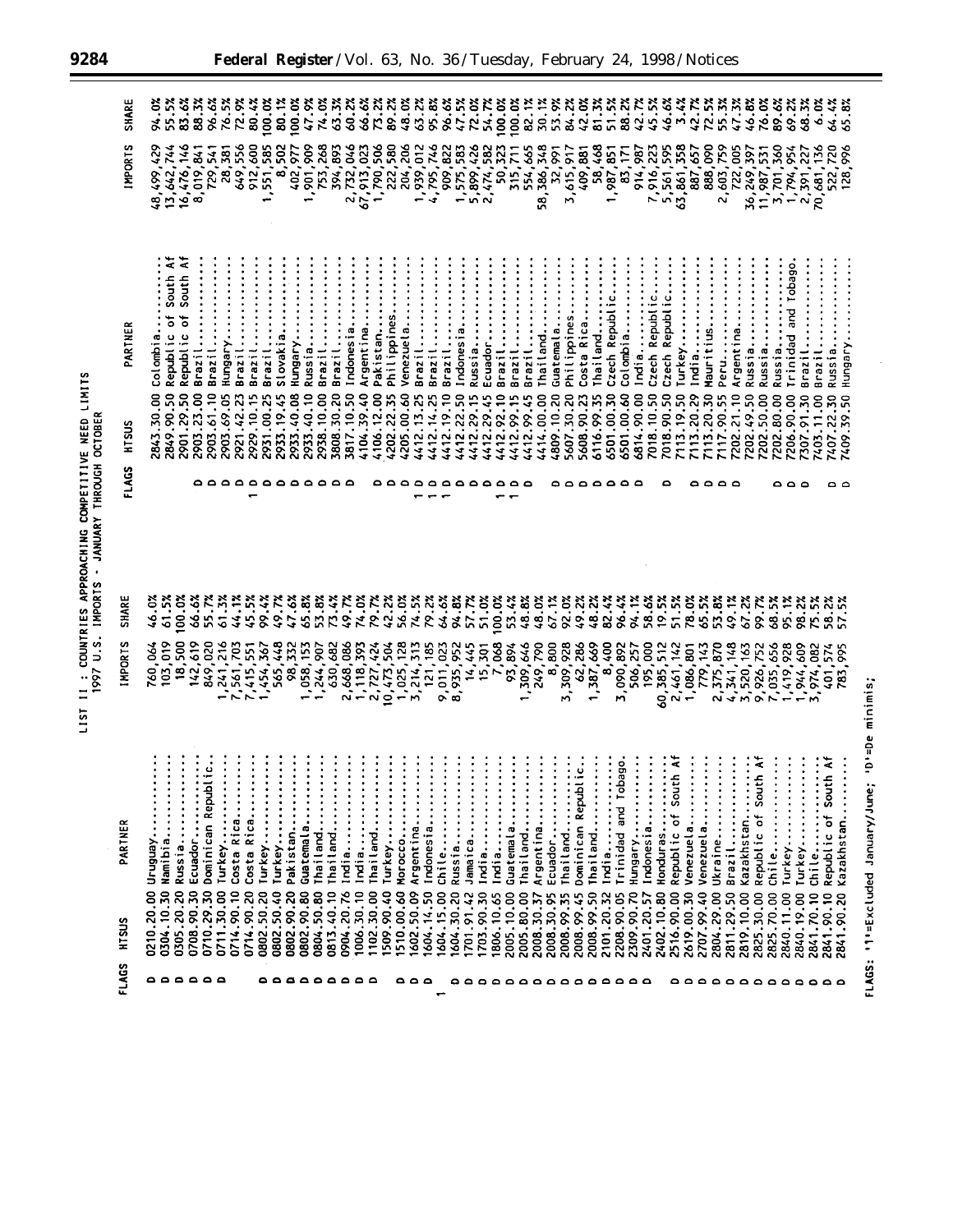LIST II : COUNTRIES APPROACHING COMPETITIVE NEED LIMITS<br>1977 U.S. IMPORTS - JANUARY THROUGH OCTOBER

| SHARE          | 62.1%<br>47.4%                | 71.4%                   | 68.2%      | 63.2%                | 77.4%      | 42.4%                          | 62.6%           | 53.6%      | 59.9%      | $46.3%$<br>28.5% |            | 54.7%      | 6.6%                     | 55.6%       | 48.6%      | 42.3%      | 43.4%      | 87.2%      | 8.7%        | 4.0%                                     | 46.3%      | 46.6%       | 74.2%       | 65.4%               | 60.3%      | 58.0%        | 43.5%      | 72.5%      | 71.0%          | 74.4%                    | ۼ                        |                                                   |
|----------------|-------------------------------|-------------------------|------------|----------------------|------------|--------------------------------|-----------------|------------|------------|------------------|------------|------------|--------------------------|-------------|------------|------------|------------|------------|-------------|------------------------------------------|------------|-------------|-------------|---------------------|------------|--------------|------------|------------|----------------|--------------------------|--------------------------|---------------------------------------------------|
| <b>IMPORTS</b> | 5,876,153                     | 21,452,545<br>3,727,681 | 5,255,691  | 019,017<br>₽         | 790,549    | $\overline{5}$<br><b>221,5</b> | go<br>835/      | 4,446,374  | 2,807,702  | 107,915          | 62,251,506 | 1,774,108  | 57,905,512<br>25,945,727 |             | 5,717,797  | 68,949,703 | 550,758    | 140,210    |             | 65, 139, 941<br>69, 110, 989<br>319, 065 |            | 3,208,841   | 1, 135, 633 | 8,602<br>38,869,625 |            | 59, 515, 728 | 2,914,576  | 2,679,360  |                | 790,639<br>367,291       | 264                      |                                                   |
| PARTNER        | Trinidad and Tobago.<br>India | stovenia                | Venezuela  | Republic of South Af | $Chile$    | Brazil                         | Egypt           | Thailand   | Russia     | Brazil           | Brazil     | Indonesia  | Indonesia                | Philippines | Thailand   | Thailand   | Thailand   | Thailand   | Philippines | Thailand                                 | India      | Philippines | Thailand    | India               | Brazil     | Indonesia    | Russia     | Jkraine    | Czech Republic | Republic<br><b>Czech</b> | $\ddot{\cdot}$<br>Turkey | FLAGS: '1'=Excluded January/June; 'D'=De minimis; |
| HTSUS          | 7411.21.50<br>7418.19.20      | 7604.10.30              | 7614.90.20 | 7904.00.00           | 8112.91.50 | 8213.00.60                     | 8410.13.00      | 8419.81.10 | 8455.90.40 | 8479.89.70       | 8483.10.30 | 8501.10.20 | 8517.19.80               | 8525.20.05  | 8525.20.28 | 8528.12.16 | 8528.21.16 | 8528.21.34 | 8531.20.00  | 8534.00.00                               | 8540.12.10 | 8543.81.00  | 8543.90.64  | 8606.30.00          | 8708.40.50 | 9001.30.00   | 9005.80.60 | 9013.10.30 | 9401.90.15     | 07.4<br>9506.19          | 9614.20.60               |                                                   |
| FLAGS          | ۵                             |                         |            |                      |            |                                | <b>00000000</b> |            |            |                  |            | ٥          |                          |             | ٥          |            | ٥          | $\circ$    |             |                                          |            |             | ٥٥٥٥        |                     |            |              |            | ه ۵ ۵      |                | $\bullet$                |                          |                                                   |

LIST II : COUNTRIES APPROACHING COMPETITIVE NEED LIMITS

| <b>OCTOBER</b><br>JANUARY THROUGH<br>$\bullet$ | PARTNER<br>ត  | <b>COUNT</b><br><b>IMPORTS</b> | ٠<br>ᡐ<br>Š<br>$\tilde{\mathbf{v}}$<br>~ | ⊀ ສ<br>$\frac{1}{2}$<br>84352 |                    | 285       |                                  | mnnm-<br>5885<br>ERRÖS SÖRBE              | ٠<br>٠<br>٠<br>$\sim$                               | 8<br>٠                                       | $m -$<br>۰    | 60,      | 40712711111<br>$rac{1}{250}$<br>٠<br>$\overline{\phantom{0}}$ | ٠<br>$\frac{27}{23}$                                  | ٠<br>en en de la partie de la partie de la partie de la partie de la partie de la partie de la partie de la partie de la partie de la partie de la partie de la partie de la partie de la partie de la partie de la partie de la pa | $\mathbf{14}$           | ٠<br>÷         | 38802                       | ٠                                                   |                                   | 88352<br>$ \frac{1}{2}$ $\frac{1}{2}$ $\frac{1}{2}$ $\frac{1}{2}$ $\frac{1}{2}$ |                            | 588                         | $\sim$                       | $0.95 - 1$<br><b>825234582582855558828</b>                                 | ٠         | $\cdot$                                  | 5.508<br><b>a</b> ngga<br>$219,7,7,8$<br>$219,7,8$<br>$5,7,8$  | 694     | $\boldsymbol{50}$<br>$\mathbf{\tilde{N}}$<br>S.<br>Š | <b>941</b><br>$\frac{3}{25}$<br>$\sim$ m | N                 | 134<br>,968<br>153.783 |
|------------------------------------------------|---------------|--------------------------------|------------------------------------------|-------------------------------|--------------------|-----------|----------------------------------|-------------------------------------------|-----------------------------------------------------|----------------------------------------------|---------------|----------|---------------------------------------------------------------|-------------------------------------------------------|-------------------------------------------------------------------------------------------------------------------------------------------------------------------------------------------------------------------------------------|-------------------------|----------------|-----------------------------|-----------------------------------------------------|-----------------------------------|---------------------------------------------------------------------------------|----------------------------|-----------------------------|------------------------------|----------------------------------------------------------------------------|-----------|------------------------------------------|----------------------------------------------------------------|---------|------------------------------------------------------|------------------------------------------|-------------------|------------------------|
| <b>IMPORTS</b><br>ö<br>っ<br>1997               | <b>TOTALS</b> | PARTNER                        | eg.<br>gent <sup>-</sup><br>ے<br>⋖       | ٠<br>Brazi                    | chile<br>Colombia. | $\bullet$ | Republic<br>Rica<br>iosta<br>ن ن | epubl<br>ō.<br>Czech Repul<br>Dominican F | ٠<br>٠<br>٠<br>٠<br>$\bullet$<br>cuador<br><b>M</b> | ٠<br>٠<br>٠<br>$\bullet$<br>٠<br>gypt.<br>шï | æ<br>Guatemal | Honduras | ٠<br>٠<br>٠<br>Hungary                                        | ٠<br>$\bullet$<br>$\bullet$<br>ndia.<br>$\frac{1}{2}$ | ndonesia<br>$\sim$                                                                                                                                                                                                                  | amaica<br>$\rightarrow$ | azakhstan<br>× | ٠<br>$\bullet$<br>Mauritius | $\bullet$<br>$\bullet$<br>$\ddot{\cdot}$<br>Morocco | $\bullet$<br>$\bullet$<br>Namibia | Pakistan                                                                        | Peru<br>Philippines.<br>ő. | $\bullet$<br>$\bullet$<br>٠ | ⋖<br>South<br>$\ddot{\circ}$ | ٠<br>٠<br>٠<br>٠<br>٠<br>٠<br>Republic<br>Russia<br>Slovakia.<br>Slovenia. | $\bullet$ | ٠<br>$\bullet$<br>Thailand.<br>$\bullet$ | ۰<br>Tobago<br>٠<br>٠<br>na<br>Ta<br>٠<br>٠<br><b>Trinidad</b> | Turkey. | g<br>Ukraii                                          | Ven6nJN                                  | ω<br>سب<br>enezue | IOTAL                  |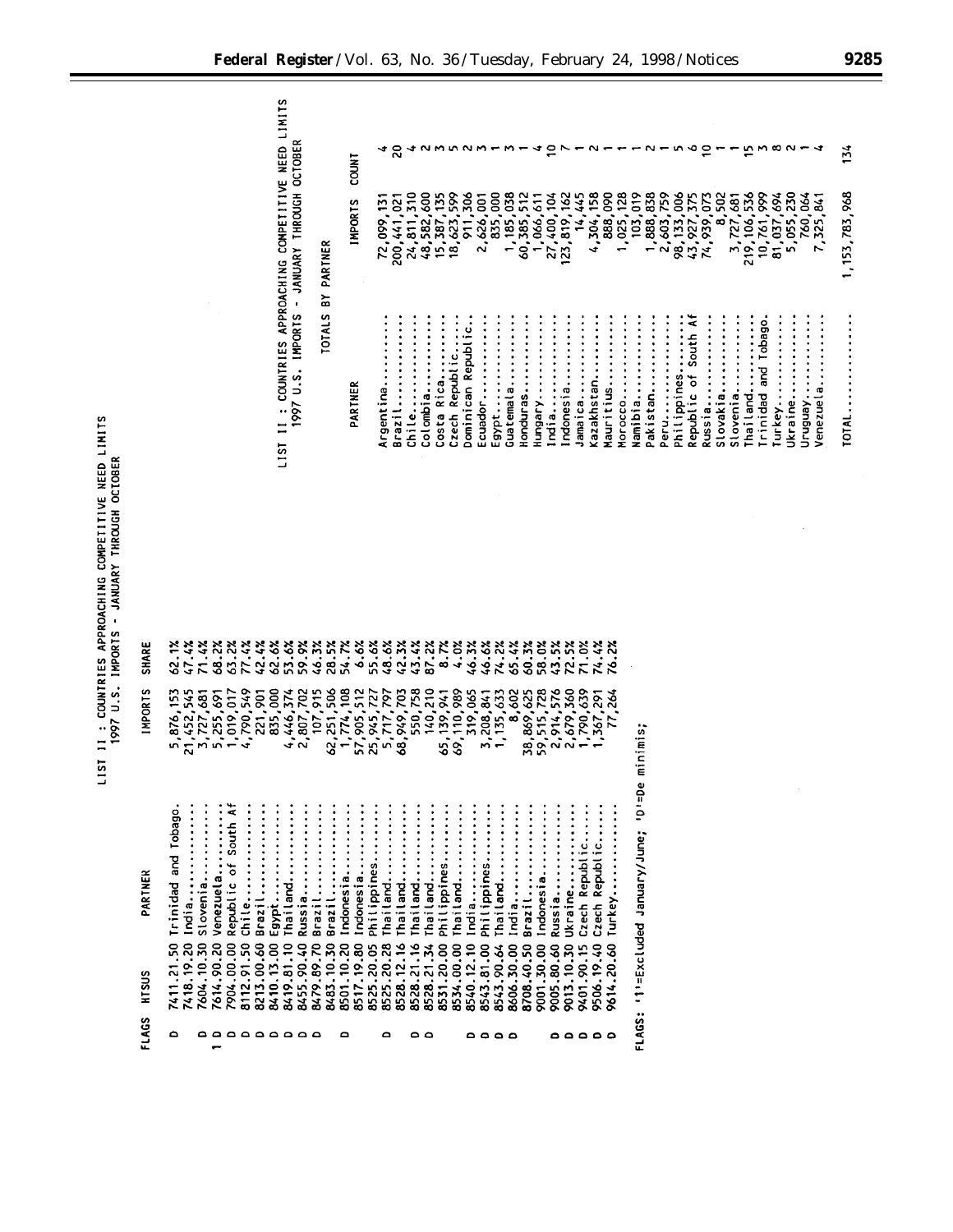| <b>ITEMS</b>         | <b>OCTOBER</b> |
|----------------------|----------------|
| NININIS              | THROUGH        |
| 유<br><b>POSSIBLE</b> | <b>ANIIARY</b> |
| $1151$ $111$         | <b>IMPORTS</b> |
|                      | 997 U.S.       |

Ξ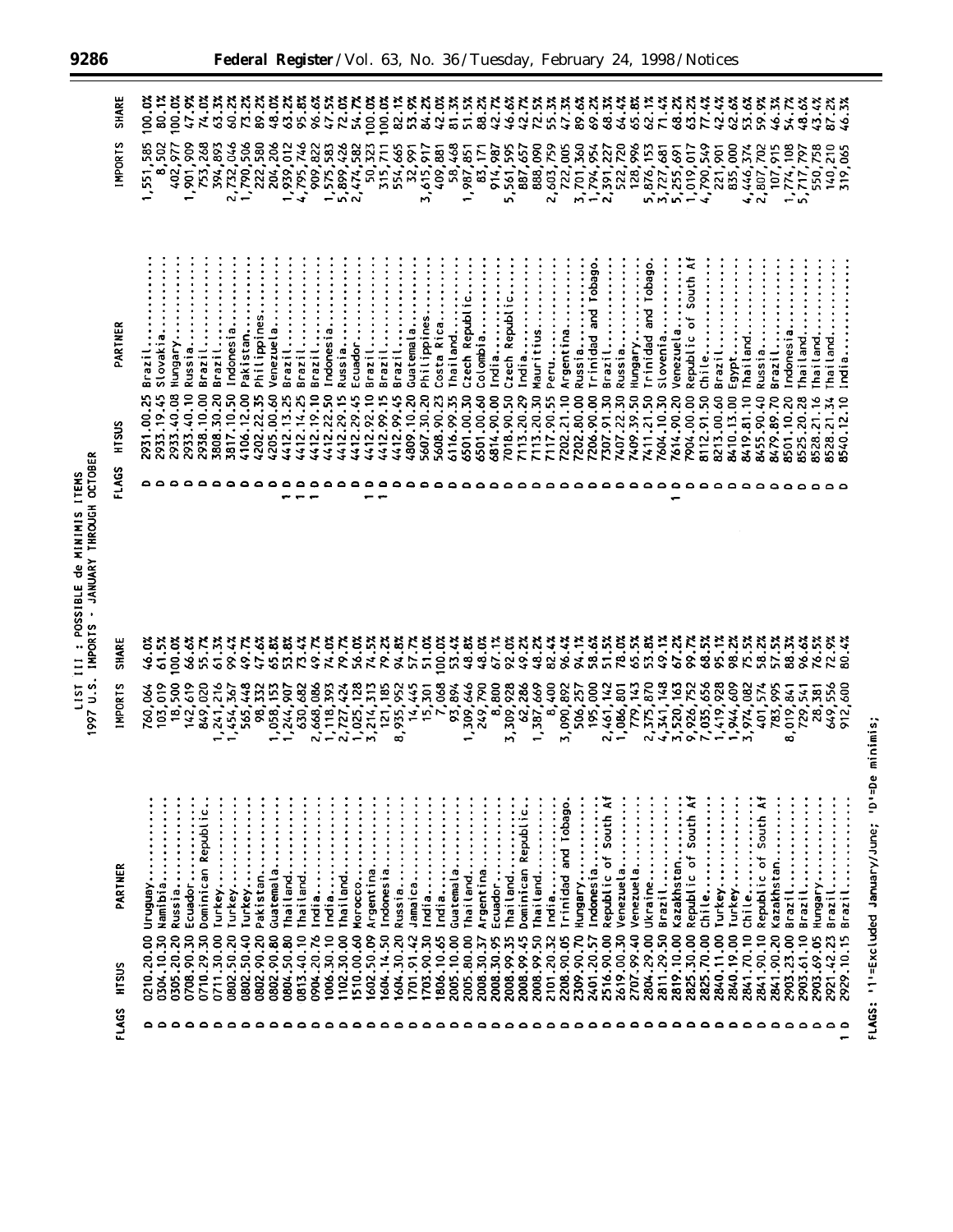|                                                                                     |                |                                                                                                                             | Federal Register / Vol. 63, No. 36 / Tuesday, February 24, 1998 / Notices     |                |           |                          |          |            |                 |                     |                      |           |           |                    |                     |             |            |                          |                      |                        |             |             |                     |          |          |                                       |                        |         |                       | 9287           |
|-------------------------------------------------------------------------------------|----------------|-----------------------------------------------------------------------------------------------------------------------------|-------------------------------------------------------------------------------|----------------|-----------|--------------------------|----------|------------|-----------------|---------------------|----------------------|-----------|-----------|--------------------|---------------------|-------------|------------|--------------------------|----------------------|------------------------|-------------|-------------|---------------------|----------|----------|---------------------------------------|------------------------|---------|-----------------------|----------------|
|                                                                                     |                |                                                                                                                             | <b>ITEMS</b>                                                                  | <b>LOUNT</b>   | mг        |                          | $m -$    |            | $4$ $N$ $M$ $-$ |                     |                      |           |           | $m + o$ $n - o -$  |                     |             |            | $\overline{\phantom{a}}$ | $\sim$               |                        | M           | ෑ           | $\infty$            |          |          | $2m$ $\circ$ $\circ$ $-$              |                        |         |                       | $\frac{1}{10}$ |
|                                                                                     |                |                                                                                                                             | TOTALS BY PARTNER                                                             | <b>IMPORTS</b> | 4,186,108 | 28,638,754<br>15,800,287 | 83,171   | 409,881    | 10,707,376      | 911,306             | 835,000<br>2,626,001 | 1,185,038 | 1,066,611 | 5,947,559          | 6,397,922<br>14,445 | 4,304,158   | 888,090    | 1,025,128                | 103,019<br>1,888,838 | 2,603,759<br>7,047,338 |             | 13,808,485  | 8,502<br>26,702,145 |          |          | 3,727,681<br>22,659,496<br>10,761,999 | 6,702,832<br>5,055,230 |         | 760,064<br>7,325,841  | 194, 182, 064  |
| 1997 U.S. IMPORTS - JANUARY THROUGH OCTOBER<br>LIST III : POSSIBLE de MINIMIS ITEMS | <b>SHARE</b>   | 74.2%<br>65.4%<br>43.5%<br>72.5%<br>71.0%<br>74.4%<br>76.2%<br>46.6%                                                        | 1997 U.S. IMPORTS - JANUARY THROUGH OCTOBER<br>LIST III : POSSIBLE de MINIMIS |                |           |                          | Colombia |            | Republic        | Dominican Republic. |                      |           |           |                    |                     |             |            |                          |                      |                        |             | South Af    |                     | slovenia |          | Trinidad and Tobago                   |                        |         |                       |                |
|                                                                                     | <b>IMPORTS</b> | 2,914,576<br>2,679,360<br>1,790,639<br>8,602<br>1,367,291<br>1, 135, 633<br>3,208,841                                       |                                                                               | PARTNER        | Argentina | Brazil                   | Chile    | Costa Rica | Czech           |                     | Egypt<br>Ecuador     | Guatemala | Hungary   | India<br>Indonesia | Jamaica             | Kazakhstan. | Mauritius. | Namibia<br>Morocco       | Pakistan             | Peru                   | Philippines | Republic of | Slovakia<br>Russia  |          | Thailand |                                       | Turkey                 | Ukraine | Venezuela<br>Uruguay. | TOTAL.         |
|                                                                                     | PARTNER        | Czech Republic<br>Czech Republic<br>Turkey<br>Philippines<br>Thailand<br>India                                              | '1'=Excluded January/June; 'D'=De minimis;                                    |                |           |                          |          |            |                 |                     |                      |           |           |                    |                     |             |            |                          |                      |                        |             |             |                     |          |          |                                       |                        |         |                       |                |
|                                                                                     | HTSUS          | 9005.80.60 Russia<br>9013.10.30 Ukraine<br>9506.19.40<br>9614.20.60<br>8543.90.64<br>9401.90.15<br>8543.81.00<br>8606.30.00 |                                                                               |                |           |                          |          |            |                 |                     |                      |           |           |                    |                     |             |            |                          |                      |                        |             |             |                     |          |          |                                       |                        |         |                       |                |
|                                                                                     | FLAGS          | <b>00000000</b>                                                                                                             | FLAGS:                                                                        |                |           |                          |          |            |                 |                     |                      |           |           |                    |                     |             |            |                          |                      |                        |             |             |                     |          |          |                                       |                        |         |                       |                |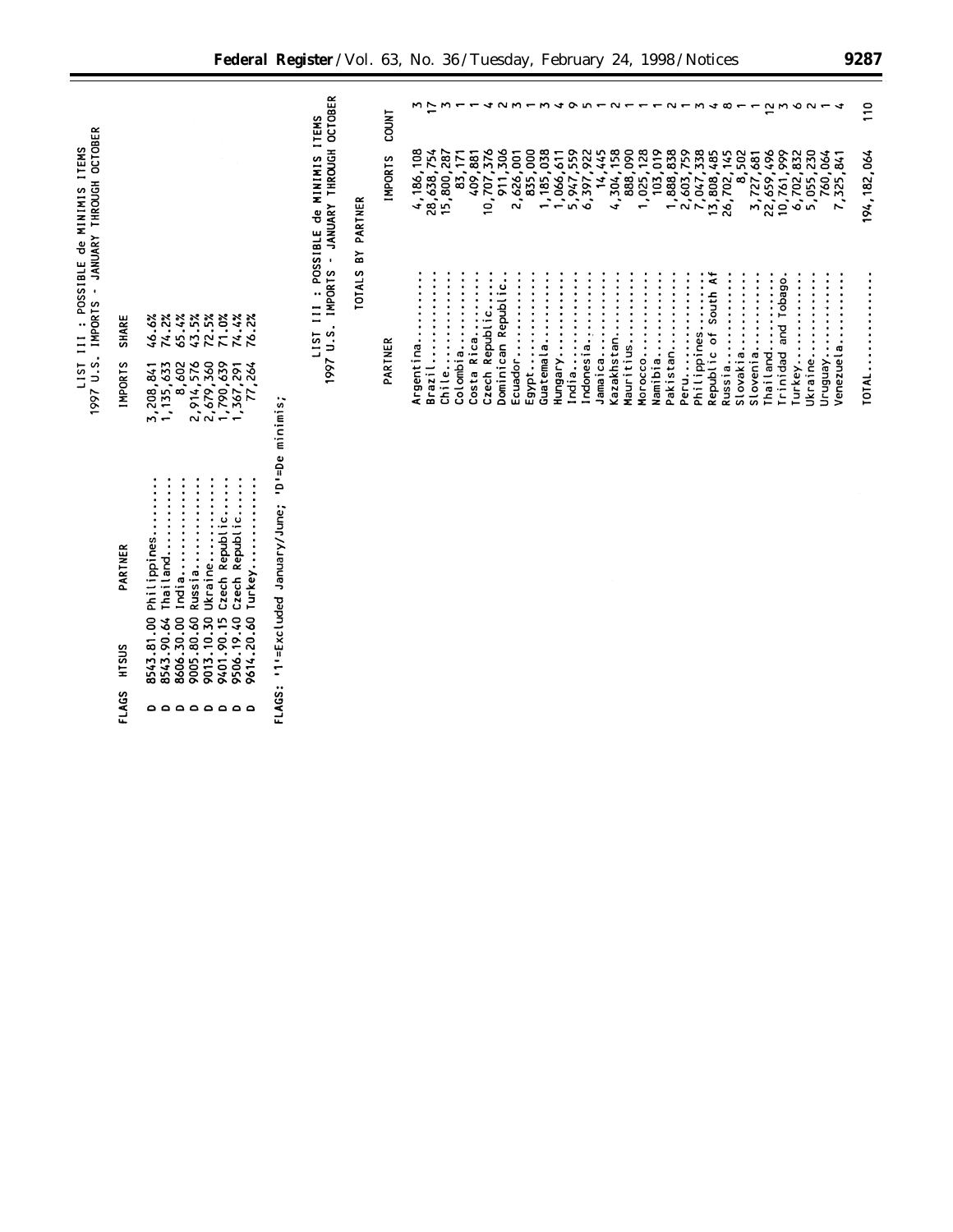| <b>ITEMS</b>    | OCTOBER       |
|-----------------|---------------|
| REDESIGNATION 1 | <b>THROUG</b> |
| POSSIBLE F      | <b>ANUARY</b> |
|                 | IMPORTS       |
| LIST IV         | IS.N 1661     |

| <b>FLAGS</b>               | HTSUS                    | PARTNER                                     | <b>IMPORTS</b>                                    | <b>SHARE</b>                   | FLAGS               | HTSUS                         | PARTNER                | <b>INPORTS</b>           | <b>SHARE</b> |
|----------------------------|--------------------------|---------------------------------------------|---------------------------------------------------|--------------------------------|---------------------|-------------------------------|------------------------|--------------------------|--------------|
| N *                        | 0303.77.00               | $\vdots$<br>Argentina                       | 11,668,680                                        | 48.6%                          |                     | 2603.00.00                    | Indonesia              | 0                        | 0.0%         |
|                            | 0304.20.50               | Argentina                                   |                                                   | 0.0%                           |                     | 2608.00.00                    | Peru                   | 10,813,963               | 55.0%        |
| $\sim$                     | 0404.90.10               | Argentina                                   | 158,959                                           | 0.3%                           |                     | 2804.69.10                    | $\ddot{}}$ :<br>Brazil | 8,594,418                | 10.7%        |
| $\bullet$                  | 0703.10.20               | Chile                                       | 0                                                 | 0.0%                           |                     | 2805.40.00                    | Argentina              |                          | $0.0\%$      |
|                            | 0703.20.00               | Argentina                                   | 3,014,848                                         | 15.6%                          | ິ                   | 2813.90.50                    | Argentina              | 37,200<br>60,821         | 2.3%         |
| ٥<br>N N                   | 0708.10.20               | Guatemala                                   | 982,578                                           | 74.7X                          |                     | 2832.30.10                    | Argentina              |                          | 21.4%        |
| $\cdot$                    | 0709.10.00               | chile                                       | 1,802                                             | 0.2%                           |                     | 2839.90.00                    | Argentina              | 543,960                  | 14.3%        |
| ٥                          | 0709.20.10               | <b>Peru.</b>                                | ,849,900                                          | 63.0%                          | ៱៷៷                 | 2841.30.00                    | Argentina.             | 320,702                  | 6.6%         |
|                            | 0710.80.70               | Guatemala                                   | 148,902<br>$\ddot{\phantom{0}}$                   | 14.8%                          |                     | 2841.50.00                    | Argentina              | o                        | 0.0%         |
| ە ە                        | 0710.80.93               | Guatemala                                   | 2,365,645                                         | 68.7%                          |                     | 2843.30.00                    | chile                  | 0                        |              |
| * NNNNNN* * NN*            | 0711.40.00               | India                                       | ,621,014                                          | 62.4%                          |                     | 2843.30.00                    | Argentina.             | 0                        | 0.0%         |
|                            | 0713.90.10               | Peru                                        | 36,789                                            | 8.1%                           | ۵                   | 2849.10.00                    | Argentina.             | 204,682                  | 70.0%        |
| ٥٥٥٥                       | 0714.10.10               | Costa Rica                                  | 3,795,932<br>12,685,818<br>3,957,911<br>7,267,147 | 92.5%                          |                     | 2850.00.50                    | Argentina.             | 0                        | 0.0%         |
|                            | 0714.10.20               | Costa Rica                                  |                                                   | 98.0%                          |                     | 2902.11.00                    | Argentina.             | 7,282,053                | 29.4%        |
|                            | 0714.20.20               | Dominican Republic.                         |                                                   | 91.2%                          |                     | 2904.90.15                    | $\vdots$<br>Brazil     | 14,440,723               | 96.6%        |
|                            | 0811.20.20               | chile                                       | 1,267,147                                         | 65.8%                          | <b>NNNNNNN</b>      | 2905.12.00                    | Argentina              | 1,727,246                | 6.6%         |
|                            | 0811.20.40               | chile                                       |                                                   | 17.1%                          |                     | 2905.13.00                    | Argentina.             |                          | 0.0%         |
| ە ە                        | .90.10<br>$0811$ .       | Costa Rica                                  | 492,279<br>1,937,324<br>2,052,040                 | 52.2%                          |                     | 2905.22.50                    | Argentina.             | 13,662                   | 0.1%         |
|                            | 0811.90.50               | Costa Rica                                  |                                                   | 80.5%                          |                     | 2906.11.00                    | $\vdots$<br>Brazil     | 6,766,805                | 13.3%        |
|                            | 0813.10.00               | Turkey                                      | 22,970,106<br>3,398,233                           | 93.6%                          |                     | 2906.14.00                    | Argentina.             | 31,585                   | 4.52         |
| ۰                          | 0813.30.00               | Argentina                                   |                                                   | 43.2%                          |                     | .23.00<br>2907                | Brazil                 | 221,754                  |              |
| * * *                      | 1005.90.20               | Argentina                                   | 2,628,612                                         | 10.7%                          | ٥<br>$\sim$         | 2909.50.40                    | Indonesia              | 404,857<br>$\frac{1}{2}$ | 58.8%        |
|                            | 1005.90.40               | Argentina                                   | ,183,161<br>$\mathbf{M}$                          | 49.6%                          | <b>NNNNN</b>        | 2914.12.00                    | Argentina.             | 733,622                  | 11.7%        |
|                            | 1007.00.00               | Argentina                                   |                                                   | 71.1%                          |                     | 2914.13.00                    | Argentina.             | 289,809                  | 3.8%<br>0.0% |
| ٥٥٥٥                       | 1106.30.20               | Ecuador                                     | 405,813<br>47,832                                 | 93.7%                          |                     | 2921.42.23                    | Guatemala.             | 0                        |              |
|                            | 1301.90.40               | Indonesia                                   | 2,180,000                                         | 65.8%                          |                     | 2929.10.15                    | Argentina.             | 138,108                  | 12.1%        |
| $\circ$                    | 1403.90.40               | India                                       | 937,540                                           | 47.4%                          |                     | 2932.99.90                    | Argentina.             | 78,927                   | 0.0%         |
|                            | 1602.50.20               | Argentina                                   | 49,900,767                                        | 70.7%                          |                     | 2933.40.30                    | Argentina.             | 0                        | 0.0%         |
| NNNN * * NNN *             | 604.14.50                | Thailand                                    | 0                                                 | $0.0\%$                        |                     | m<br>2933.90.5                | Argentina.             | 3,300                    | $0.0\%$      |
|                            | 1604.16.10               | Argentina                                   | 513,229                                           | 3.1%                           |                     | 2934.90.15                    | Brazil                 | 1,332,198                | 9.2%         |
| ٥                          | 1605.90.55               | Indonesia                                   | 924,807                                           | 44.3%                          |                     | 3209.90.00                    | Argentina              | 347,650                  | 0.9%         |
|                            | 701.11.10                | Argentina                                   | 336,873<br>$\frac{1}{2}$                          | 4.1%                           |                     | 3301.12.00                    | Brazil                 | 16,472,999               | 72.0%        |
|                            | 1701.11.20               | Guatemala                                   | 410,861<br>43,1                                   | 43.6%                          |                     | 3301.19.10                    | Argentina.             | 1,611                    | 0.1%         |
| $\ddot{\phantom{1}}$       | 701.11.20                | Brazil                                      | 234,651                                           | 0.2%                           |                     | 3301.90.10                    | Argentina.             | 0                        | 0.0%         |
| - 41                       | 701.91.10                | Brazil                                      | 0                                                 | 0.0%                           |                     | 3302.10.10                    | Argentina.             | 197,339                  | 0.3%         |
|                            | 701.99.05                | Brazil                                      | 0                                                 | 0.0%                           |                     | 3302.10.20                    | Argentina.             | 315,626                  | 4.9%         |
| ٠                          | 701.99.10                | Brazil                                      | 722,560                                           | 4.0%                           |                     | 3302.90.10                    | Argentina.             | 0                        | 0.0%         |
| <b>NNN*</b>                | 702.90.35                | Belize                                      | 585,463                                           | 33.5%                          |                     | 3303.00.30                    | Argentina.             | 32,848                   | $0.0\%$      |
|                            | 702.90.40                | Dominican Republic                          | 0                                                 | 0.0%                           |                     | 3304.20.00                    | Argentina.             |                          | $0.0\%$      |
| ٥                          | 1703.10.30               | Dominican Republic.                         | 952,057                                           | 60.7%                          |                     | 3304.99.50                    | Argentina.             | 35,344                   | 0.0%         |
|                            | 1806.10.65               | Brazil                                      | 0                                                 | 0.0%                           |                     | 3305.10.00                    | Argentina.             | 4,518                    | $0.0\%$      |
| ٥<br>$N N$ $\star$ $\star$ | 1806.32.55               | Colombia                                    | 195,900                                           | 64.2%                          |                     | 3305.90.00                    | Argentina.             | 18,406                   | 0.2%         |
| $\bullet$                  | 2004.10.40               | Colombia                                    | 7,790                                             | 80.8%                          |                     | 3307.20.00                    | Argentina              | 0                        | $0.0\%$      |
|                            | 2007.99.48               | Argentina                                   | 0                                                 | 0.0%                           |                     | 3307.49.00                    | Argentina.             | 16,270                   | 0.0%         |
|                            | 2007.99.50               | Brazil                                      | 445,206                                           | 5.0%                           |                     | 3401.11.10                    | Argentina.             |                          | 0.07         |
|                            | 2008.30.10               | Dominican Republic                          |                                                   | 58.5%                          |                     | 3504.00.50                    | Argentina.             |                          | $0.0\%$      |
| ٥٥٥٥                       | 2008.50.20               | Argentina                                   | 162, 071<br>359, 984<br>987, 500                  | 80.7%                          |                     | 3506.99.00                    | Argentina.             | 0                        | 0.0%         |
|                            | 2008.99.13               | $\ddot{\cdot}$<br>Costa Rica                | ွ.                                                | 68.0%                          |                     | 3701.10.00                    | Argentina.             | 652,821                  | 0.3%         |
| <b>N* NNNN</b>             | 2008.99.23               | Dominican Republic                          | 250,732<br>0                                      | 90.2%<br>ວ.<br>ວ               | <b>NNNNNNNNNNNN</b> | 3702.10.00                    | Argentina              | ۰<br>0                   | $0.0\%$      |
|                            | 2603.00.00<br>2106.90.12 | Dominican Republic.                         | 47,938,633                                        | 78.5%                          |                     | 3706.10.30<br>'.90.32<br>2707 | Argentina              |                          | 0.0%<br>0.0% |
|                            |                          | Chile                                       |                                                   |                                |                     |                               | Argentina              | 1,689                    |              |
|                            |                          | FLAGS: "*"=Excluded full year; "2"=Excluded |                                                   | July/December; 'D'=De minimis; |                     |                               |                        |                          |              |
|                            |                          |                                             |                                                   |                                |                     |                               |                        |                          |              |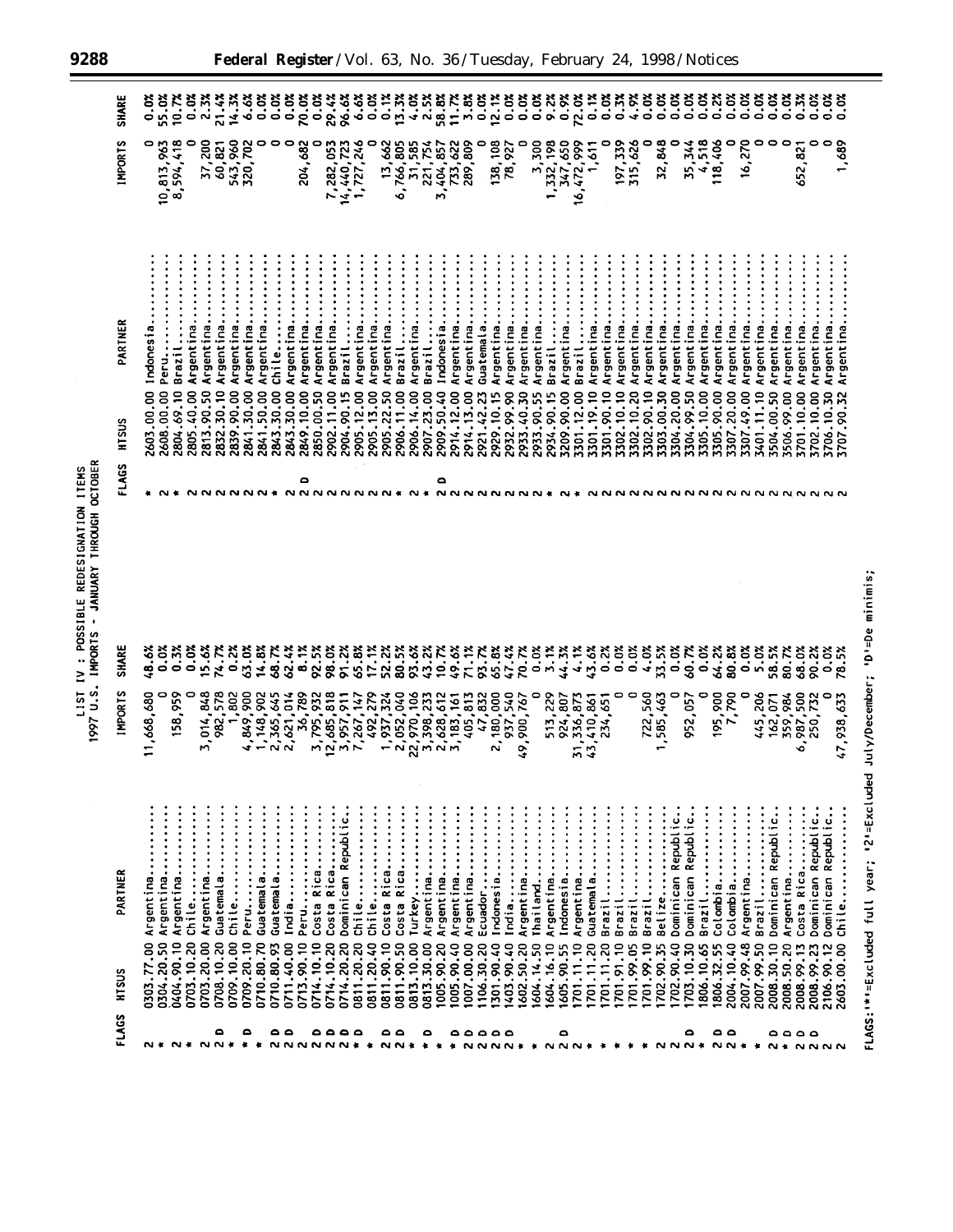| <b>SHARE</b>     |                         | 2.2%                    | 0.0%                    | 4.0%                                            | 1.5%                    | 28.7%                   |                                           | $16.3x$<br>7.0%<br>4.5% | 2.9%                 | 1.12                      | $0.0\%$                                   | 0.0%                    |                                               | $46.02$<br>$50.72$                                 |                                           | 6.1%                    |                         | 0.3%<br>0.02                      |                         | 51.5%                    | 20.9%                  |                                   | 28.8%                                                             |                                       | $\frac{11.47}{8.8%}$ | 0.0%                 | 17.3%                | 0.0                    | 0.02                                              | 0.07                 | 0.0%                                                                                                                                                                                                                                                                                            |                                     | 52.8%                   |                          | $14.28$<br>$44.98$<br>25.9% |                         | 0.0%                    |                     | $\frac{33}{27.78}$                    |                                     | 21.3%                   | $0.0\%$                         | 5.0%       | 4.6%                         | 0.0%                            | 0.72                                  | 0.02                     |
|------------------|-------------------------|-------------------------|-------------------------|-------------------------------------------------|-------------------------|-------------------------|-------------------------------------------|-------------------------|----------------------|---------------------------|-------------------------------------------|-------------------------|-----------------------------------------------|----------------------------------------------------|-------------------------------------------|-------------------------|-------------------------|-----------------------------------|-------------------------|--------------------------|------------------------|-----------------------------------|-------------------------------------------------------------------|---------------------------------------|----------------------|----------------------|----------------------|------------------------|---------------------------------------------------|----------------------|-------------------------------------------------------------------------------------------------------------------------------------------------------------------------------------------------------------------------------------------------------------------------------------------------|-------------------------------------|-------------------------|--------------------------|-----------------------------|-------------------------|-------------------------|---------------------|---------------------------------------|-------------------------------------|-------------------------|---------------------------------|------------|------------------------------|---------------------------------|---------------------------------------|--------------------------|
| <b>IMPORTS</b>   | 152,467                 |                         |                         | 2,094,726                                       | 296,662                 | 388,242                 | 893,605                                   | 5,408,370               | 19,175               | 241,988<br>3,251,907      |                                           | 144,671                 | 25,460,275<br>1,798,280                       |                                                    | 3,575,958<br>3,446,802                    |                         | 0                       | 12,959<br>۰                       | 7,521,123               |                          |                        | 27, 195, 257<br>37, 301, 130      | 479,538                                                           | 1,188,954                             | 69,948               | 0                    | 180,530              |                        |                                                   |                      | 0                                                                                                                                                                                                                                                                                               | 0                                   | 6,733,320               | 70,640<br>208,083        | 413,946                     | 12,000                  |                         | 0                   | 1,668                                 | 2,330,399                           | 4,264,753               |                                 | 404,251    | 1,770,065                    | 65,101                          |                                       | $12, 725$<br>81,020      |
| PARTNER          | Argentina.              | Argentina.              | Argentina               | Argentina.                                      | Pakistan                | Pakistan.               | Pakistan                                  | Pakistan                | Argentina            | Argentina<br>Argentina.   | Argentina                                 | Argentina.              | Brazil                                        | Argentina                                          | Brazil                                    | Brazil                  | Brazil                  | Brazil                            | Brazil                  | Indonesia<br>Indonesia.  | Brazil                 | Indonesia.                        | Brazil                                                            | Indonesia                             | Colombia.            | Indonesia            | Colombia.            | Brazil                 | Brazil                                            | Indonesia            | Argentina                                                                                                                                                                                                                                                                                       | Brazil                              | Philippines             | Pakistan<br>Pakistan     | India                       | Pakistan                | Pakistan.               | Pakistan            | Pakistan.                             | Brazil                              | Argentina.              | Thailand                        | Thailand   | Brazil                       | Brazi                           | Argentina                             | Brazil<br>Brazi          |
| HTSUS            | (107.29.60              | 4107.90.60              | 4109.00.70              | \$201.00.60                                     | 1203.21.20              | 4203.21.55              | (203.21.60                                | 4203.21.80              | 4205.00.60           | 4303.90.00<br>303.10.00   | 4410.11.00                                | 4410.19.00              | 4411.11.00                                    | 4411.11.00                                         | 4411.19.20                                | 4411.19.40              | 4411.21.00              | 4411.29.60                        | 4411.29.90              | 4412.13.05<br>4412.13.25 | 4412.14.30             | 4412.14.30                        | 4412.14.55                                                        | 4412.14.55                            | 4412.22.40           | 4412.92.50           | 4412.99.55           | 4421.90.50             | 4421.90.60                                        | 4602.10.23           | 4802.52.10                                                                                                                                                                                                                                                                                      | 4823.20.10                          | 4823.90.20              | 5702.10.10<br>5701.10.13 | 5702.49.15                  | 5702.91.20              | 5805.00.20              | 6304.99.10          | 6304.99.40                            | 6406.10.65                          | 6406.99.60              | 6702.90.65                      | 6908.10.20 | 6910.10.00                   | 6910.90.00                      | 6910.90.00                            | 6911.90.00<br>6912.00.44 |
| <b>FLAGS</b>     |                         |                         |                         |                                                 |                         |                         |                                           |                         |                      |                           |                                           |                         |                                               |                                                    | $\bullet$                                 |                         |                         |                                   |                         |                          |                        |                                   |                                                                   |                                       |                      |                      |                      |                        |                                                   |                      |                                                                                                                                                                                                                                                                                                 |                                     | ە ە<br>N #              |                          | ٥<br>ึ                      |                         |                         |                     |                                       |                                     |                         |                                 |            |                              |                                 |                                       |                          |
| <b>SHARE</b>     | ី<br>០. ប<br>០          |                         | 91.3%<br>3.7%           | 0.0%                                            | 0.0%                    |                         | $16.5%$<br>9.9%                           | 0.0%                    |                      |                           | $\frac{1}{2}$                             |                         |                                               |                                                    |                                           | 0.0%                    | 2.4%                    | 51.8%                             | 0.6%                    | 0.1%                     | $13.2%$<br>$13.9%$     |                                   | $5.4%$<br>0.2%                                                    |                                       | 2.3%                 | 4.0%                 | 0.2%                 | 3.5%                   | 11.5%<br>36.2%                                    | 9.4%                 | 5.1%                                                                                                                                                                                                                                                                                            | 10.2%                               | 0.1%                    | 4.1%                     | 0.8%                        | 3.1%                    | 0.1%                    | 43.3%               | 29.9%                                 | 1.3%<br>0.0%                        | 3.6%                    | 73.6%                           | 26.0%      | 28.8%                        | 54.2%                           |                                       | 32<br>14.22              |
| <b>IMPORTS</b>   |                         | 14,748<br>402,805       | ,799,691                | 0                                               | $\bullet$               | 1,529,725               | 4,608,328                                 | 0                       |                      | 7,780<br>37,149<br>43,217 |                                           |                         |                                               |                                                    |                                           |                         | 2,098,511               |                                   | 645,455<br>517,861      | 334,822                  |                        |                                   | $620,045$<br>$47,128$<br>$65,759,886$<br>$2,705,096$<br>$712,813$ |                                       |                      | 35,411,373           |                      |                        |                                                   |                      | $\begin{array}{l} 311,243 \\ 769,662 \\ 769,662 \\ 777,238 \\ 5,777,238 \\ 5,837 \\ 5,739 \\ 5,739 \\ 5,739 \\ 7,739 \\ 7,739 \\ 7,739 \\ 7,739 \\ 7,739 \\ 7,739 \\ 7,739 \\ 7,739 \\ 7,739 \\ 7,739 \\ 7,739 \\ 7,739 \\ 7,739 \\ 7,739 \\ 7,739 \\ 7,739 \\ 7,739 \\ 7,739 \\ 7,739 \\ 7,73$ |                                     |                         |                          | 231,585                     | 2,818,677               | 9,256                   |                     | 2,979,418<br>3,529,009<br>542,887     | ξ                                   |                         | 88,657<br>338,723               | 516,444    | 526,968                      | ,869,807<br>$\bullet$<br>$\sim$ | 0                                     | 628,248                  |
| PARTNER<br>HTSUS | Argentina<br>3806.30.00 | Argentina<br>3822.00.50 | Indonesia<br>3824.60.00 | Argentina<br>Brazil<br>3824.90.40<br>3901.90.90 | Argentina<br>3902.10.00 | Argentina<br>3902.20.50 | $\ddot{\cdot}$<br>Argentina<br>3902.90.00 | Argentina<br>3903.90.50 | Brazil<br>3904.21.00 | Argentina<br>3904.40.00   | $\ddot{\cdot}$<br>Argentina<br>3906.10.00 | Argentina<br>3906.90.50 | $\ddot{}}$ : : : :<br>Argentina<br>3907.30.00 | Argentina<br>Argentina<br>3907.99.00<br>3907.60.00 | Argentina<br>$\ddot{\cdot}$<br>3909.10.00 | Argentina<br>3909.50.50 | Argentina<br>3913.90.20 | Dominican Republic.<br>3920.59.80 | Argentina<br>3921.90.50 | Argentina<br>3923.90.00  | Pakistan<br>3926.20.30 | $\ddot{}$<br>Brazil<br>4006.10.00 | Brazil<br>4011.10.10                                              | $\ddot{z}$<br>Argentina<br>4011.10.10 | Brazil<br>4011.10.50 | Brazil<br>4011.20.10 | Brazil<br>4011.20.50 | Thailand<br>4016.99.30 | Argentina<br>Thailand<br>4104.21.00<br>4016.99.35 | Brazil<br>4104.22.00 | Argentina<br>4104.22.00                                                                                                                                                                                                                                                                         | $\vdots$<br>Argentina<br>4104.29.50 | Argentina<br>4104.29.90 | Argentina<br>4104.31.50  | Argentina<br>4104.31.60     | Argentina<br>4104.31.80 | Argentina<br>4104.39.50 | India<br>4104.39.50 | Argentina<br>4104.39.80<br>4104.39.60 | $\vdots$<br>Argentina<br>4105.20.60 | Argentina<br>4106.12.00 | Pakistan<br>India<br>4106.19.30 | 4106.20.30 | India<br>India<br>4106.20.60 | Pakistan<br>4106.20.60          | Argentina<br>$\ddot{}}$<br>4107.21.00 | Argentina<br>4107.29.30  |
| FLAGS            | ÷                       | $\sim$ $\sim$           | ٥<br>۰                  |                                                 |                         |                         |                                           |                         |                      |                           |                                           |                         |                                               | <b>NNNNNN</b>                                      |                                           |                         |                         | ٥                                 |                         | 2 U                      |                        |                                   |                                                                   |                                       |                      |                      |                      |                        |                                                   |                      |                                                                                                                                                                                                                                                                                                 |                                     |                         |                          |                             |                         |                         | ٥                   |                                       |                                     |                         | ۵                               |            |                              | ٥                               |                                       |                          |

1997 U.S. IMPORTS - JANUARY THROUGH OCTOBER

**Federal Register** / Vol. 63, No. 36 /Tuesday, February 24, 1998 / Notices **9289**

FLAGS: "\*"=Excluded full year; '2'=Excluded July/December; 'D'=De minimis;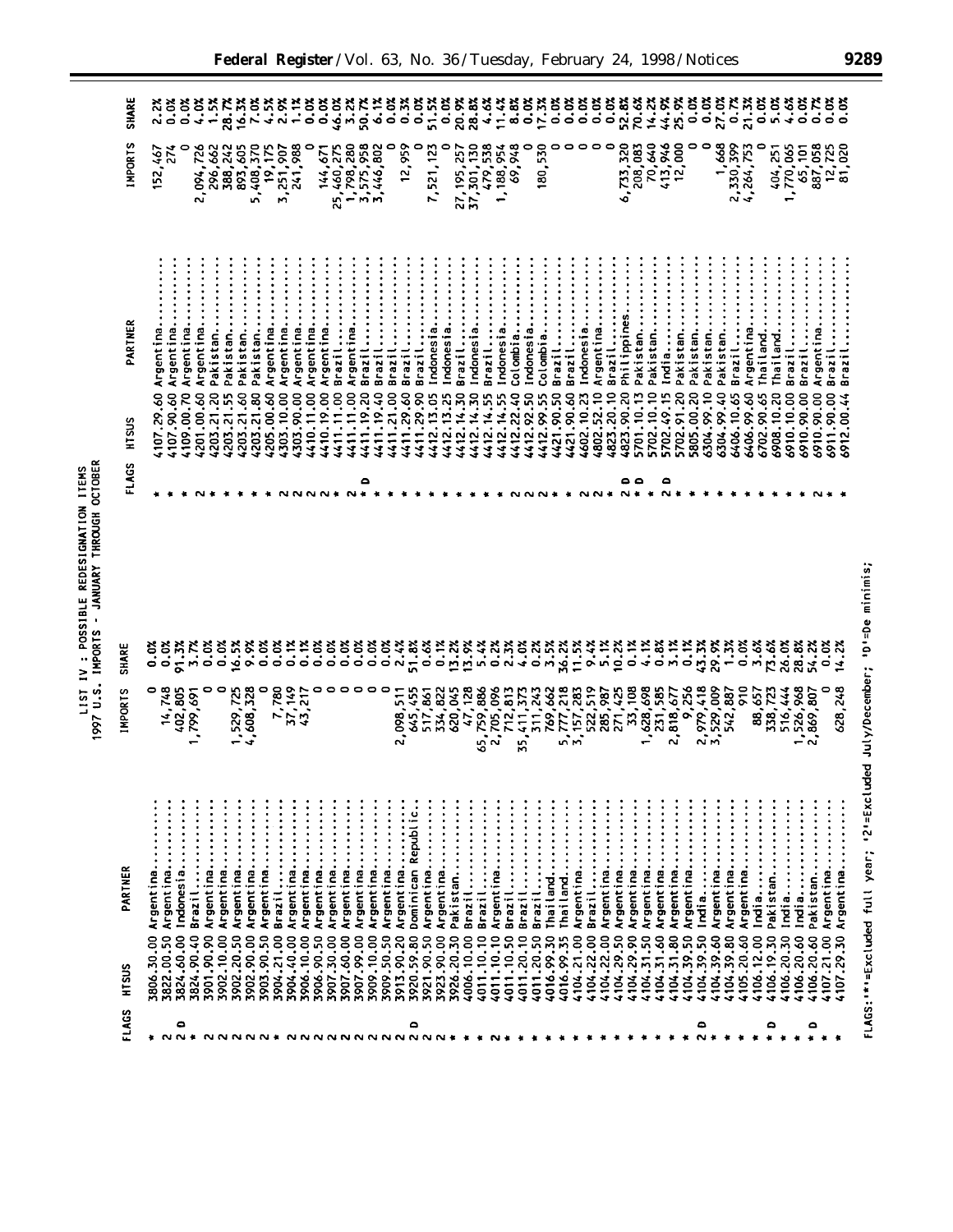| FLAGS        | HTSUS                    | PARTNER                | <b>IMPORTS</b>                             | SHARE                      | FLAGS | HTSUS                    | PARTNER                | <b>IMPORTS</b>                           | <b>SHARE</b>                                     |
|--------------|--------------------------|------------------------|--------------------------------------------|----------------------------|-------|--------------------------|------------------------|------------------------------------------|--------------------------------------------------|
|              | 7007.11.00               | Argentina.             | 329,016                                    |                            |       | 8409.99.91               | Brazil                 | 45,065,                                  | 14.9%                                            |
| ៷៵           | 7103.99.10               | Thailand               | 23,059,054                                 | $\frac{27}{22.72}$         |       |                          | Argentina              | 2, 123, 537                              |                                                  |
|              | 7106.92.50               | :::::<br>Chile         | 0                                          |                            |       | 8409.99.91               | Brazil                 |                                          |                                                  |
| ٥<br>$N$ $*$ | 7109.00.00               | Peru                   | 2,309,735                                  |                            |       | 8412.10.00               | Russia                 | $32,745,735$<br>43,095,129<br>73,125,879 |                                                  |
|              | 7113.11.20               | $\ddot{}$<br>Thailand  | 0                                          |                            |       | 8413.30.10               | Brazil                 |                                          |                                                  |
|              | .19.21<br>7113.          | $\vdots$<br>Peru       | 9,630,657                                  | 5238333333333              |       | 8413.91.90               | Argentina              | 1,540,926                                |                                                  |
|              | .19.50<br>7113.          | Dominican Republic     | 73,377,969                                 |                            |       | 8414.30.80               | Brazil                 | 44,248,394                               |                                                  |
|              | 7113.19.50               | Thailand               | 0<br>0                                     |                            |       | 8419.90.20<br>8422.30.90 | Argentina.<br>Brazil   | 12,704<br>330,610                        |                                                  |
|              | 7114.11.60               | Argentina              | ۰                                          |                            |       | 8429.11.00               | Brazil                 | 18,589,154                               |                                                  |
|              | 7115.90.30<br>7115.90.40 | Argentina<br>Argentina | 6,172                                      |                            |       | 8429.20.00               | $\vdots$<br>Brazil     | 23, 107, 850                             |                                                  |
|              | 7116.10.10               | Thailand               | 0                                          |                            |       | 8429.30.00               | Brazil                 | 13,955,223                               |                                                  |
|              | 7116.20.05               | Thailand               | ',466,443                                  | $0.1%$<br>$0.0%$<br>37.1%  |       | 8431.49.10               | Argentina              | 0                                        |                                                  |
|              | 7116.20.15               | Thailand               |                                            |                            |       | 8431.49.90               | Brazil                 | 42,234,153                               |                                                  |
|              | 7202.21.50               | Argentina              | 1,260,543<br>3,820,399                     | ******<br>*******          |       | 8471.49.29               | Thailand               | 12,966                                   | <b>、これややと思います。<br/>これでいいだいです。<br/>ないところいろです。</b> |
|              | 7202.30.00               | Brazil                 | 0                                          |                            |       | 8471.60.45               | Thailand               | 1,467,186                                |                                                  |
|              | 7202.30.00               | Argentina              | $\circ$                                    |                            |       | 8477.51.00<br>8479.20.00 | Argentina              | 0                                        |                                                  |
|              | 7308.90.95               | $\ddot{}$<br>Argentina | 143,013                                    |                            |       |                          | Argentina.             | 126,125                                  |                                                  |
|              | 7315.90.00               | Argentina              | 938,357                                    |                            |       | 8480.30.00               | Argentina              | $\circ$<br>0                             |                                                  |
|              | 7402.00.00               | Chile                  | 77, 163, 421<br>4, 425, 209                | 27.7%<br>89.2%             |       | 8481.30.20               | Argentina              |                                          |                                                  |
| ۵<br>$N*$    | 7403.12.00               | :::::<br>Peru          |                                            |                            |       | 8481.80.30               | Argentina              | 1,810,987                                |                                                  |
| $\bullet$    | 7403.12.00               | chile                  | 0                                          | 0.02                       |       | 8481.80.90               | Argentina              | 1,066,054                                |                                                  |
| 雀            | 7403.13.00               | :::::<br>chile         | 187, 197                                   |                            |       | 8481.90.30               | Argentina              | 73,737                                   |                                                  |
|              | 7403.19.00               | Chile                  | , 132, 179<br>43                           | 33.1%                      |       | 8517.80.10<br>8503.00.65 | Argentina              | 0                                        |                                                  |
|              | 7403.21.00               | chile                  | 0                                          | 0.02                       |       | 8524.31.00               | Indonesia              | 511,900<br>68,914,282                    |                                                  |
|              | 7403.22.00<br>7403.23.00 | $\ddot{}$<br>chile     | ,466<br>$\bullet$<br>ಸ                     |                            |       | 8524.32.00               | Argentina<br>Argentina | 46,784                                   |                                                  |
|              | 7403.29.00               | Chile                  | $\bullet$                                  | 0.0%                       |       | 8524.52.10               | Argentina.             | 682,873                                  |                                                  |
|              | 7407.21.90               | Chile<br>Brazil.       | 2,985,156                                  | 2.6%                       |       | 8524.60.00               | Argentina              | 0                                        |                                                  |
|              | 7409.11.50               | Argentina              | 0                                          | 0.0%                       |       | 8524.91.00               | Argentina.             | 23,120                                   |                                                  |
|              | 7409.21.00               | Argentina.             | 548,219                                    | 1.5x                       |       | 8524.99.60               | Argentina.             | 0                                        |                                                  |
|              | 7419.99.50               | Argentina.             | 26,697                                     | 0.0%                       |       |                          | Argentina              | 6,380,352                                |                                                  |
|              | 7604.10.30               | Venezuela              | 0                                          | $0.0\%$                    |       | 8524.99.90<br>8528.12.04 | Indonesia              |                                          |                                                  |
|              | 7604.29.30               | Venezuela              | 0                                          | 0.0%                       |       | 8531.20.00               | Thailand               | 56, 513, 217<br>59, 251, 788             |                                                  |
|              | 7605.11.00               | Venezuela              |                                            | 0.0%                       |       | 8535.40.00               | Dominican Republi      | 513,312                                  |                                                  |
|              | 7614.90.50               | Venezuela              |                                            |                            |       | 8536.90.40               | Argentina.             | 0                                        |                                                  |
|              | 7615.19.10               | Thailand               |                                            | ំខ្លះ<br>ទី១១              |       | 8536.90.80               | Argentina.             | 7,495                                    |                                                  |
|              | 7901.11.00               | Argentina              |                                            |                            |       | 8538.90.80               | Argentina.             | 0                                        |                                                  |
|              | 7901.12.50               | Argentina              |                                            |                            |       | 8708.39.50               | Brazil                 | 67, 157, 354                             |                                                  |
|              | 7905.00.00               | Peru                   | 18, 841, 383                               |                            |       | 8708.60.80               | Argentina.             | 15,183                                   |                                                  |
|              | 8104.11.00               | Russia                 | 21,849,770                                 |                            |       | 8708.70.60               | Argentina.             | 0                                        |                                                  |
|              | 8108.90.60               | Russia                 | 29, 128, 513                               |                            |       | 8708.99.80               | Argentina.             | 13,784,087                               |                                                  |
|              | 8112.11.60               | Kazakhstan.            | 0                                          | **********<br>************ |       | 8716.90.50               | Argentina              | 338,084                                  | $0.4%$<br>$0.3%$                                 |
|              | 8112.30.60               | Russia                 | 10, 103, 484                               |                            |       | 9003.90.00               | Argentina.             | ۰                                        | 0.0%                                             |
| <b>NN</b>    | 8207.20.00               | Argentina              | 0                                          |                            | ۵     | 9006.62.00               | Thail and.             | 9,558,738                                |                                                  |
| ٥            | 8211.92.60               | Pakistan               | 1,910,454                                  |                            |       | 9018.11.60               | Argentina.             | $\bullet$                                |                                                  |
| $\bullet$    | 8408.20.20               | Brazil                 | 82,583                                     | 0.0%                       | ٥     | 9018.90.10               | Argentina              | 648,704                                  | 36.5%<br>80.5%<br>80.5%                          |
|              | 8408.20.90               | $\vdots$<br>Brazil     | 107,552                                    | 0.5%                       |       | 9018.90.80               | Pakistar               | 17,723,328                               |                                                  |
|              | 8409.91.50               | Brazil                 | 22, 299, 582<br>2, 891, 874<br>2, 867, 863 | 1.9%                       |       | 9025.11.20               | Brazil                 | 710,409                                  | 32.62<br>23.03<br>29.03                          |
|              | 8409.91.50               | Argentina.             |                                            | 0.2%                       |       | 9025.11.20<br>9105.19.10 | lndia                  | 937,372                                  |                                                  |
|              | s.<br>8409.91            | Argentina.             |                                            | 1.1%                       |       |                          | Brazi                  |                                          |                                                  |

**LIST IV : POSSIBLE REDESIGNATION ITEMS**<br>1997 U.S. IMPORTS - JANUARY THROUGH OCTOBER

FLAGS: "\*'=Excluded full year; '2'=Excluded July/December; 'D'=De minimis;